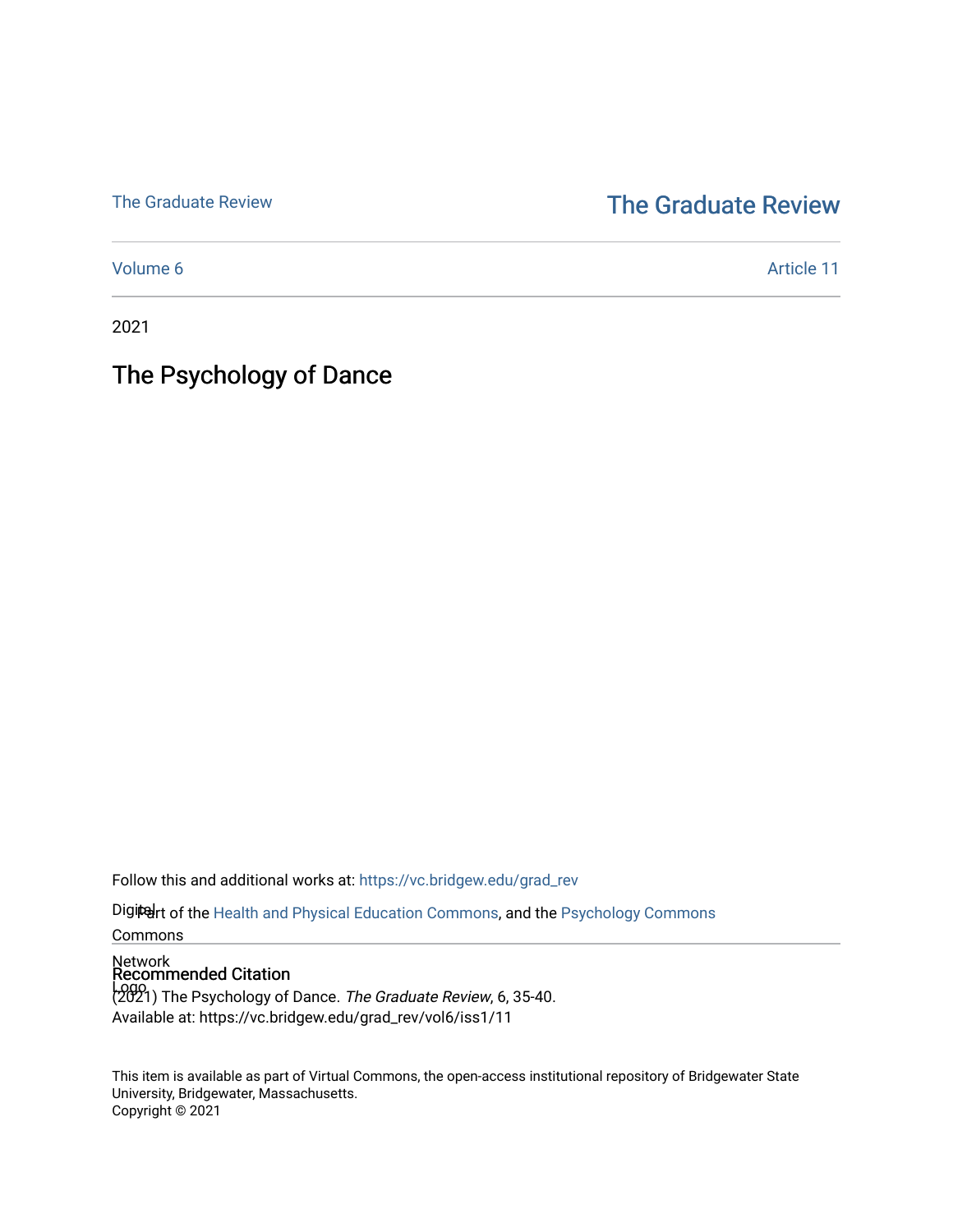# **The Psychology of Dance**

ANNE C. WARGO Bridgewater State University

#### **Introduction**

This research paper attempts to answer several questions: "What is the Psychology of Dance"; "Does dance impact humans in a positive manner?"; and "Does dance affect us cognitively, physically, emotionally, and socially?", or more simplified, "Can dance really make us happy?" It is believed that the origin of dance dates back to cave etchings found in India nearly 9000 years ago, and, very likely earlier, although there is no concrete evidence. Speculation that the latter is true, identifies dance as part of the human fiber of ancient existence dating back and coinciding with the onset of verbal communication (Dance Facts, 2020). So, was dance a form of historic language? In Egypt, about 5,000 years ago, there is proof of tomb painting depicting religious ceremonies where dance existed (Dance Facts, 2020). Approximately 3,000 years ago in Greece, paintings represented a public form of dance garnered from images around the time of the inception of Greek Theatre and just prior to the ancient Olympic Games (Dance Facts, 2020). Dance has been around for an incredibly long time, yet the benefits of dance or the "Psychology of Dance" have only been studied and discovered over the past few decades. According to Merriam-Webster's (2000) dicscience and art, (b) mind and bodily movements, (c) group behavioral characteristics and social activity, and (d) rhythm and music (merriam-webster.com/dictionary, 2020). In the following pages, research studies are presented that show scientific results identifying how dance benefits us mentally through cognition; behaviorally through emotion; socially through non-verbal language; and physically through improvements in balance, coordination, and other bodily functions. Psychology and dance are related because psychology is about mind and behavior and dance is about cognition and movement, four interconnected concepts with proven causal relationships (Lovatt, 2011). **Cognitive Dance** Dance is known to improve cognitive processing in several ways. Cognition is the mental processing of experiential learning and the translation of neurological data as part of the acquisition of knowledge, or the mind's ability to think (Merriam-Webster, 2020). The intricacy of dance choreography and the brain's need for concentration while learning the different movements and combinations, along with the capacity to memorize and repeat the choreographic movements,

tionary, the definition of psychology is "the science or study of mind and behavior in relation to a particular field of knowledge or activity" (para 2) and the mental or behavioral characteristics of an individual or group" (merriam-webster.com/dictionary/psychology, para 1). Merriam-Webster (2000) defines dance as "an act or instance of moving one's body rhythmically, usually to music" (merriam-webster.com/dance, para 1). The concepts that stand out and are identified as shared commonalities from both of these definitions are (a)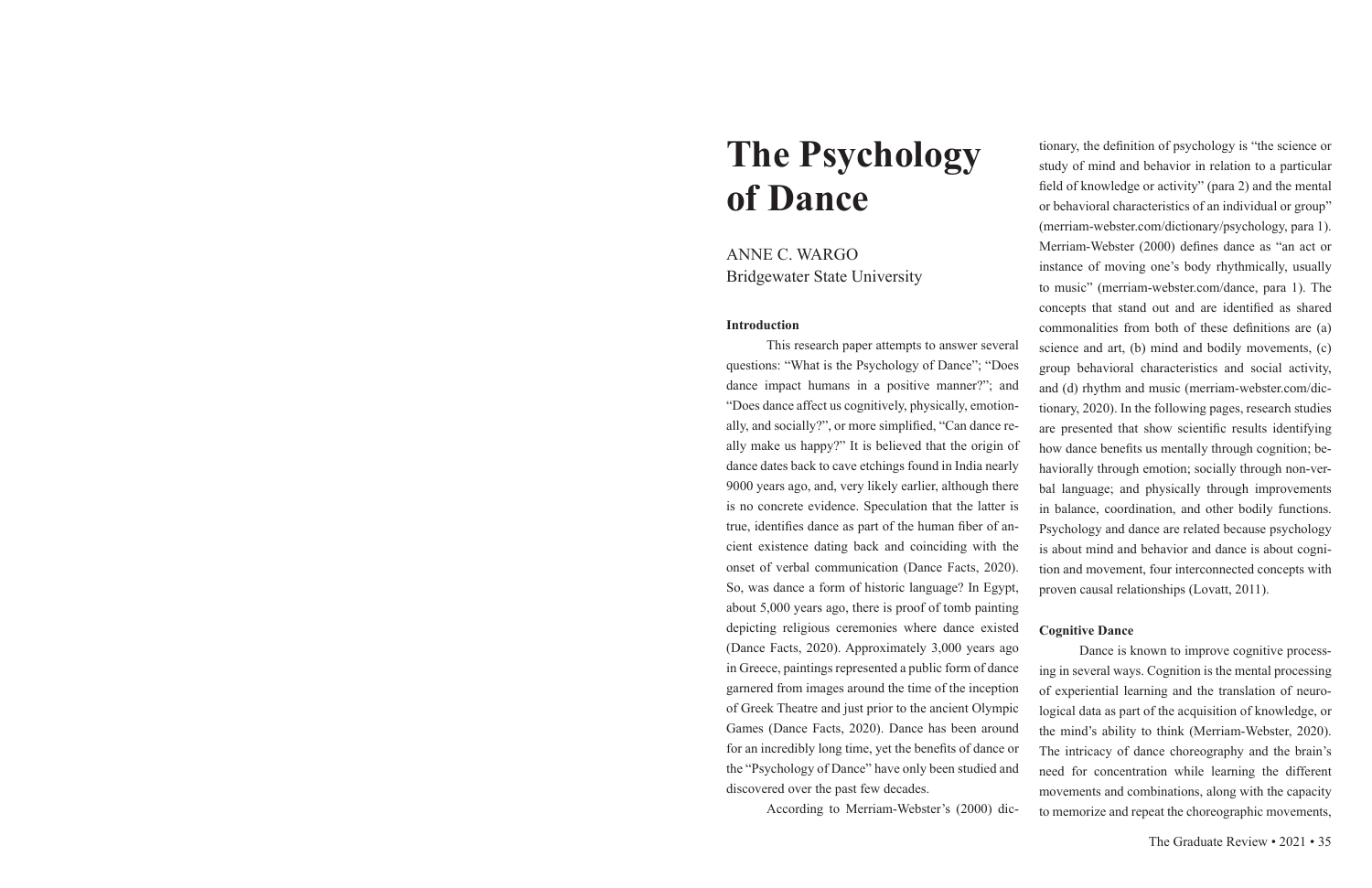requires complex mental processing, which attributes to cognitive improvement (Languipo, 2019; Lovatt, 2011; Machado et al*.,* 2018).

Peter Lovatt, Director of the Dance Psychology Laboratory at the University of Hertfordshire, concluded that "dancing helps the brain find new neural circuits benefiting the thought process and creativity" (Tucker, 2011, p. 2). Lovatt has posited that the motor cortex and the basal ganglia along with the cerebellum work together when one attempts to develop and implement rhythmic and choreographic movements of dance (Bergland, 2018). Lovatt himself did not read until he was 22 years old, and in his *Ted Talk,* he describes how he translated his ability to "learn how to dance" with a mission of "learning how to read" (Lovatt, 2011, 00:06:31). Lovatt is known for his research on convergent problem-solving, which is when only one solution is developed or required as in math or science, as well as in divergent problem-solving, which is when multiple solutions are a possible conclusion. It is the latter type of cognitive reasoning that enhances creativity (Lovatt, 2011). Lovatt explains that when individuals are performing a structured dance, they improve on their convergent thinking, and when individuals perform a more improvisational dance, i.e., more creative, individuals improve on divergent thinking (Lovatt, 2011). In a cognitive study on social dancing and walking, researchers found that dance had improved the cognitive domain of spatial memory, which is found to be important for learning dance choreography. Dance can improve brain health and memory by lowering the risk of dementia by 76%, as studied at the Albert Einstein College of Medicine (Languipo 2019; Verghese et al., 2003). In this same study, dance was

found to slow the rate of loss of volume in the hippocampus, which is a result of aging, and the research also showed that there were improvements in neural synapses in the brain (Exploring the Mind, 2017; Verghese et al., 2003). Also, in this study, the researchers found that the unique characteristics of dance versus the eleven different types of physical activity they tested, including cycling, golf, swimming, and tennis, resulted in only dance benefiting memory primarily because dance activates the mental and social connections more so than the other activities (President & Fellows of Harvard College, 2020; Verghese et al., 2003). The benefits of dance are similar to physical exercise, including improved memory and heightened neuronal connections (President & Fellows of Harvard College, 2020).

## **Emotional Dance**

Dance contributes to emotional expression in a wide array of circumstances. Emotion can be represented by mood, which results from changes in the brain due to physiological or neurological demands on the brain (Baixauli, 2017). Emotion can be represented through self-expression because dance is not only an art form but also a form of creative movement (Lovatt 2011; Merriam-Webster, 2020). When the body and mind connect through movement, the result is emotion in the form of changes to the brain and changes to the self-concept (Baixauli, 2017).

Crumbie et al. (2015) tested senior adults, who were identified as at-risk for or experienced depression. The goal of the study was to develop therapeutic interventions for depression. Crumbie et al. noted positive improvements in mood after dance therapy. Figure

1 is a replication of Crumbie et al.'s "Translation Plan" (p. 189).



Professional dancers were researched as part of a neuroscience study, and results were identified linking "stronger synchronization of the low theta frequency" in the brain with emotion, social interaction, and self-awareness (Bergland, 2018, p. 1). Hanna Poikonen's (2018) doctoral dissertation proposed that "pain, stress, anxiety, and depression" could be treated with dance choreography to help reduce these symptoms and "lessen the mental fluctuations" (p. 3).

Based on information previously cited about cognition, it is proven that rhythmic movement, or dance, connects various parts of the brain, including the sensory and motor circuits, and when connected to music, stimulates the pleasure centers of the brain

(Krakauer 2008). The pleasure centers of the brain release hormones of serotonin and dopamine that help boost mood (Baixauli, 2017). Serotonin, which regulates mood, and dopamine, which is associated with improved mood or happiness, are two hormones responsible for diminishing the production of cortisol, known as the stress hormone, as well as disconnecting the amygdala, which when connected, stimulates emotions like fear (Baixauli, 2017; Exploring the Mind, 2017). According to Harvard Health Publishing (2020), there are 'neurochemical benefits of aerobic exercise" (para 7), and since dance is considered a form of aerobic exercise, it has been proven that dance can help "reduce the body's stress hormones known as adrenaline and cortisol" (Harvard Health, 2020, para. 7). Dance also "stimulates the brain's production of endorphins, the chemicals that are the body's natural pain reducers and mood elevators" (Harvard Health, 2020, para. 7). The completion of a workout or a run can result with a "runner's high", which is described as the emotion one feels after aerobic exercise. These are feelings associated with happiness, "relaxation and optimism" (Harvard Health, 2020, para. 7). Thayer et al. (1994) proved that exercise seems to be the most effective mood-regulating behavior to enhance and improve emotion, i.e., boost mood, and he and his colleagues determined that music was a close second. Dance that combines exercise and music was tested in a study done in Warsaw, Poland, and the results found that HT (hedonic tone) was high, meaning that the subjects were pleased, optimistic, and happy; this occurred when the participants had experienced recreational dance (Zajenkowski et al., 2014). In this same study when testing competitive dancers, it was found that their HT (hedonic tone) was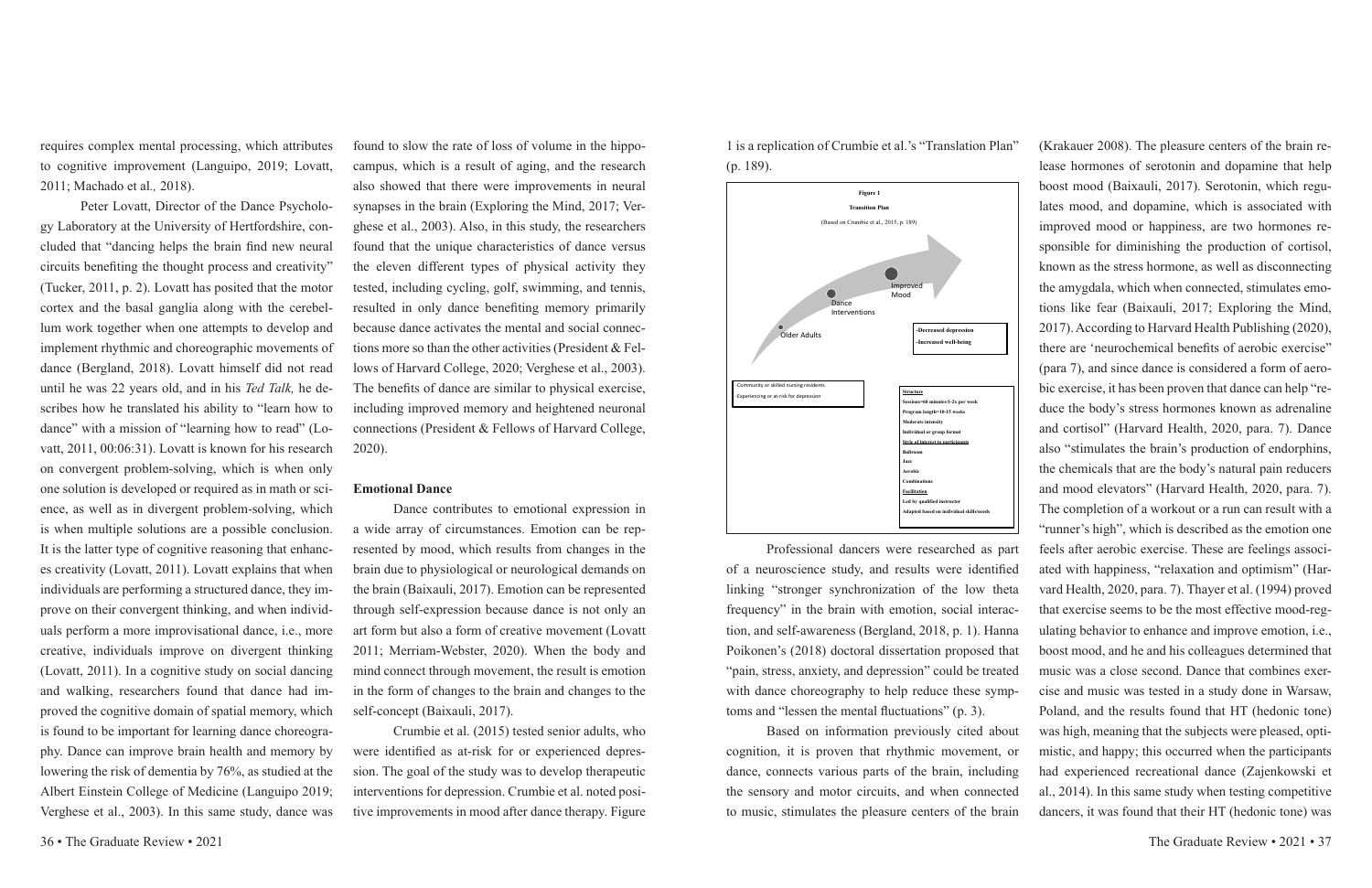lower after dancing because of the competitive nature of the dance, and the subjects were more focused on their performance than on the enjoyment (Zajenkowski et al., 2014). A University of New York study on DMT (dance movement therapy) found positive variance in subjects after dancing versus cycling, as the dancers had "significant improvements in emotional well-being" (Campion & Levita, 2013, p. 142).

## **Social Dance**

Dance is often done in a social setting, whether in a group, in pairs, or as a community coming together (Dance Facts, 2020). There are many types of dances that are considered social dances. The Rumba, Cha Cha, and Salsa all originated in Cuba; the Merengue came from the Dominican Republic, the Foxtrot from the United States; the Waltz from Europe; and the Tango from Buenos Aires. These are known also as ballroom dances and are historically done in couples or pairs (Tejeda, 2020). Traditionally, dance has cultural roots and special rituals that date back to ancient times, whether related to certain tribes or families, specific religious ceremonies, or various geographic regions (Dance Facts, 2020). The historic and cultural dances are referred to as folk dances, with a long list across the entire world including the Polka, Irish Step, Fandango, Hora, Kolo, Square Dance, and many more (Dance Facts, 2020). These traditional and cultural folk dance experiences are often performed as part of a celebration, where dance is the integral part of these social gatherings. Some examples include weddings, baptisms, bat and bar mitzvahs, and other important celebrations (Dance Facts, 2020).

The social connection made during these danc-

es impacts the human spirit in a variety of ways. It brings people together with loved ones and introduces them to new people, creating more opportunities for human connections (Exploring the Mind, 2017). It is sometimes a form of communication; there are no words, only rhythmic movement of two or more people in unison and often to music (Lovatt, 2011). According to Dance Facts (2020), "dancing remains one of the most expressive forms of communications that we know" (para. 1). A study at the University of Derby gave patients, who suffered from depression, Salsa lessons over the course of nine weeks, and at the end of the study, the patients showed an increase in endorphins and self-confidence as a result of the "social interaction, physicality of exercise, and cognitive complexity of choreography" (Anderson, 2010, p. 42). Humans are sensitive to the movement of others and gain pleasurable benefits, especially from watching others dance (Krakauer, 2008).

We have evolved as a species to "dance in synchronized unison" which impacts how we "think and interact" with each other socially (Bergland, 2018, p. 2).

### **Physical Dance**

Dance is a form of exercise that has been known to strengthen the physical body by toning muscles and enhancing flexibility (Harvard Health Publishing, 2020). Exercise is proven as a prevention method and deterrent of heart diseases such as hypertension and arteriosclerosis, diabetes, osteoporosis, and obesity (Harvard Health Publishing, 2020).

A study done on a 39-year-old male, who had a disease known as cerebellar atrophy or shrinking of the brain, suffered for 15 years with a number of physical

#### **Summary**

limitations. After an 8-week dance program, researchers documented his improvements of balance, postural stability, gait characteristics, and functional mobility (Bergland 2018). Studies on Parkinson's disease, which is a movement disorder, have shown that after dance therapy, participants gained improvement in balance, gait, and upper extremity function (Lovatt, 2011; President & Fellows of Harvard College, 2020). Peter Wayne, Ph.D., is the Interim Director at Osher Center, Harvard Medical School and Brigham and Women's Hospital. Wayne is known for studying the efficacy of Tai Chi, and what he calls a "more ritualized, structured form of dance" (President & Fellows of Harvard College, 2020, p. 5). Wayne has found that participants in his studies who did Tai Chi not only improved "strength and flexibility" but also "achieved balance capabilities that were two times better than weightlifters and four times better than those who stretched" (President and Fellows of Harvard College, 2020, p. 5). communication between couples or groups of people, whether in a religious ceremony, a celebratory event, or a casual setting. Dance has complex choreography, and the cognitive process of learning and repeating the movements improve neural transmission in the brain. Dance not only seems to make us happy, but it also improves our overall health and wellness. At this time of your lives, more than ever, you should kick up your heels and dance (Anderson, 2010). **References** ers, Inc. and serotonin on mood and negative emotions. *Emergency Medicine: Open Access, 7*(2), 1-3. doi:10.4172/2165-7548.1000350

Dance is an aerobic exercise and an expressive art form that benefits the mind, body, and spirit. This article demonstrates that transformations happen to the brain and body, resulting in improvements to the human species in four main ways: cognitively, emotionally, socially, and physically. There are also significant changes to the chemical reactions of the brain that cause release of endorphins like serotonin and dopamine, the "feel-good" hormones. Dance has been researched to help improve depressive episodes in the elderly, decrease dementia and enhance spatial memory, and improve balance and strength in Parkinson's patients. Dance is social in nature, a form on non-verbal

- Anderson, L. (2010, July/August). Dance yourself happy. *Psychology Today,* 42. doi: Sussex Publish-
- Baixauli, E. (2017). Happiness: Role of dopamine
- Bergland, C. (2018, May 8). The powerful psychological benefits of dance. *Psychology Today,* doi: Sussex Publishers, Inc. https://www.psychologytoday.com/ us/blog/the-athletes-way/201805/the-powerful-psychol ogical-benefits-dance
- Campion, M., & Levita, L. (2013). Enhancing positive affect and divergent thinking abilities: Play some music and dance. *The Journal of Positive Psychology,*
- *9*(2), 137-145. doi: 10.1080/17439760.2013.848376 Crumbie, V., Olmos, F., Watts, C., Avery, J., & Nelson, R. (2015). The impact of dance interventions on mood and depression in older adults. *Therapeutic Recreation Journal, XLIX*(2), 187–190.
- Dance Facts. *Dance facts History, interesting tips and types of dance.* (2020). Retrieved April 15, 2020, from http://www.dancefacts.net/dance-history/his-